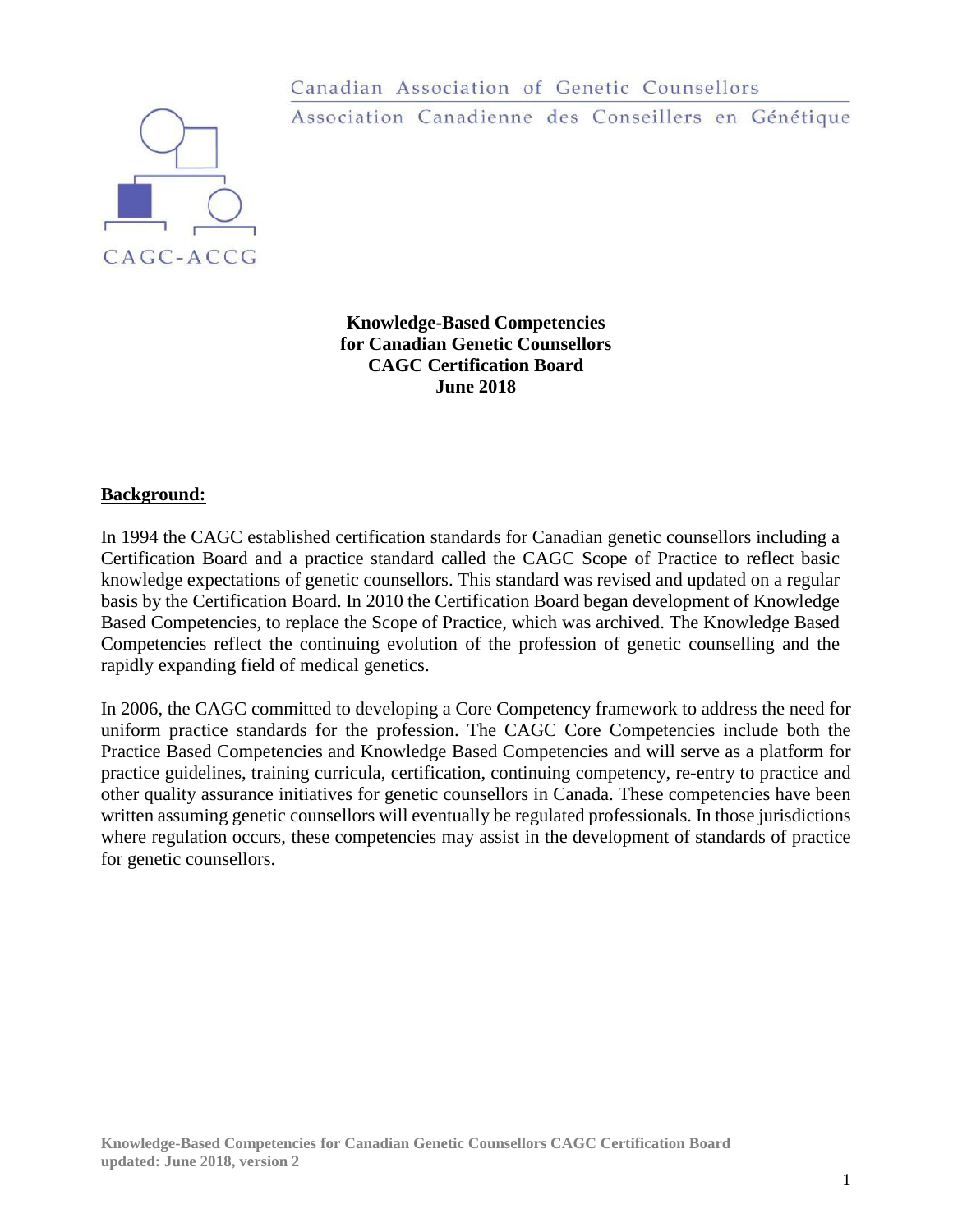#### **Knowledge-Based Competency Units 1-9**

#### **Unit 1:** Epidemiology, Population, and Basic Human Genetics

Genetic Counsellors should have the knowledge, skills and abilities to:

- 1.1 Understand, define and give examples of basic genetic concepts. Examples include but are not limited to heterogeneity, phenocopy, genocopy and pseudogene.
- 1.2 Understand basic cellular biology concepts. Examples include but not limited to transcription, translation, mitosis, meiosis and gametogenesis.
- 1.3 Understand the principles of Mendel's laws and recognize the different patterns of single gene inheritance.
- 1.4 Understand non-Mendelian modes of inheritance. Examples include but are not limited to genomic imprinting, uniparental disomy and mitochondrial inheritance.
- 1.5 Understand and apply concepts of complex inheritance. Examples include but are not limited to multifactorial inheritance, heritability, epigenetics, and threshold models.
- 1.7 Understand the concepts regarding genetic changes. Examples include but are not limited to somatic vs germline mutation, mutation vs. polymorphism, new mutation rate and copy number variants.
- 1.8 Understand population genetics concepts. Examples include but are not limited to heterozygote advantage, genetic drift, Hardy-Weinberg equilibrium and founder effect.
- 1.9 Understand the association between fitness and natural selection and identify factors which increase or decrease fitness in an individual or a population.
- 1.10 Understand clinical research study designs. Be able to critically evaluate research based on factors such as: study limitations, bias, sample size and statistical analysis.
- 1.11 Understand basic statistical concepts. Examples include but are not limited to detection rate, sensitivity, specificity and positive predictive value.

## **Unit 2:** Clinical Genetics

- 2.1 Understand the etiology, clinical features, testing and management of well-defined genetic conditions.
- 2.2 Understand the clinical features, testing and management of medical conditions that may have either genetic or non-genetic etiology. Examples include but are not limited to hypertrophic cardiomyopathy and amyotrophic lateral sclerosis.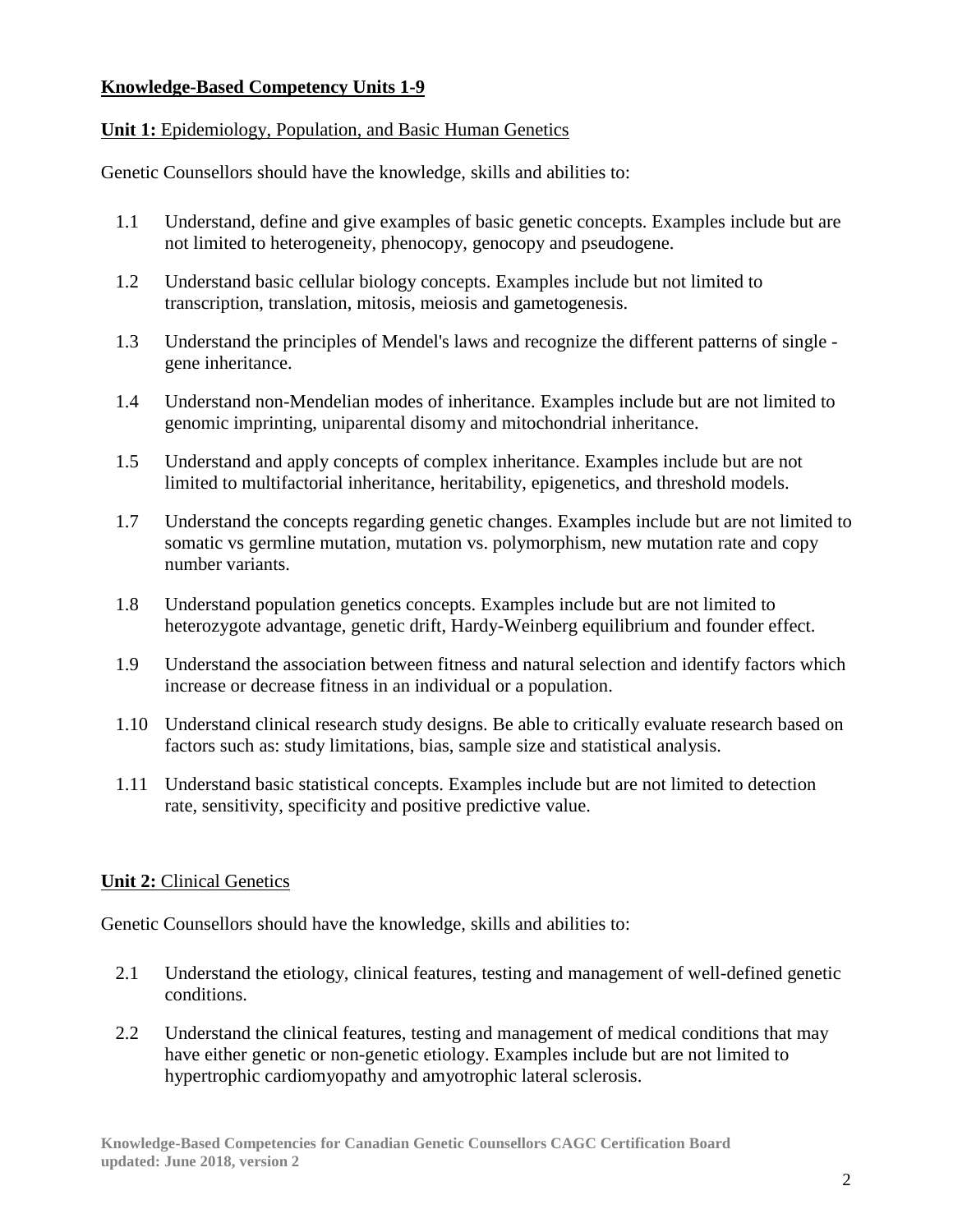- 2.3 Calculate risk using various techniques and sources of information. Examples include but are not limited to pedigree analysis (Mendelian risk), Bayesian analysis, empiric risk, and laboratory results.
- 2.4 Understand consanguinity, how to calculate coefficients of inbreeding and assess genetic risk.
- 2.5 Understand the common causes of, and appropriate investigations for recurrent pregnancy loss.
- 2.6 Understand dysmorphology concepts. Examples include but are not limited to isolated birth defects, syndromes and sequences/associations.

# **Unit 3:** Molecular Genetics

Genetic Counsellors should have the knowledge, skills and abilities to:

- 3.1 Understand mechanisms that lead to mutations, the different types of mutations and genetic changes and how these contribute to human variability and disease.
- 3.2 Understand techniques used to define and describe genes. Examples include but are not limited to family studies, genome wide association studies and comparative genomic hybridization.
- 3.3 Understand clinical molecular testing techniques including indications for, limitations of and the types of mutation they identify. Examples include, but are not limited to sequencing, panels, whole exome sequencing, MLPA, and linkage analysis.
- 3.5 Understand the presentation, frequency, inheritance pattern, molecular defect, diagnostic techniques and management of molecular disorders.
- 3.6 Understand the classification and interpretation of molecular variants.

## **Unit 4:** Cytogenetics

- 4.1 Understand cytogenetic techniques, including indications for, limitations of each technique and the type of chromosome abnormality they identify.
- 4.2 Understand mechanisms that lead to numerical and structural chromosome abnormalities.
- 4.4 Be familiar with recognized chromosome variants of no phenotypic consequence, such as 1qh+, and the implications for genetic counselling.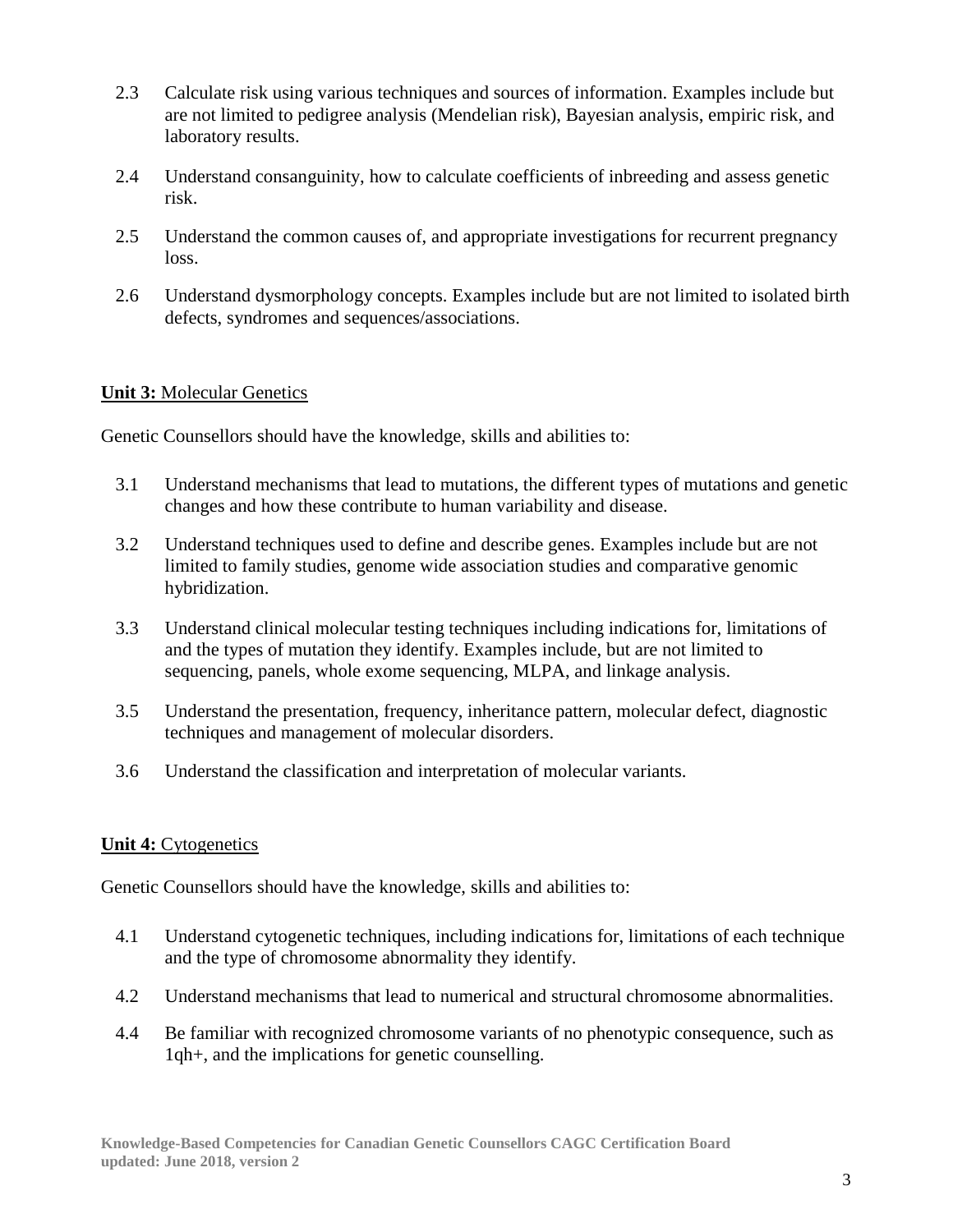- 4.5 Understand the presentation, frequency, cytogenetic defect, diagnostic techniques, and management of cytogenetic disorders. Examples include but are not limited to aneuploidy, translocations, chromosome breakage syndromes and microdeletion/microduplication syndromes.
- 4.6 Be familiar with standard cytogenetic nomenclature.

#### **Unit 5:** Biochemical Genetics

Genetic Counsellors should have the knowledge, skills and abilities to:

- 5.1 Understand the components of a metabolic pathway and the different possible effects on a pathway when an enzyme is impaired or non-functional.
- 5.2 Understand common terms associated with biochemistry. Examples include but are not limited to oxidation, catabolism, metabolism and phosphorylation.
- 5.3 Understand biochemical testing including indications for, limitations of and the types of conditions they identify. Examples include but not limited to enzyme assays and plasma/urine amino acids.
- 5.4 Understand the presentation, frequency, inheritance pattern, biochemical defect, and management of metabolic disorders.

## **Unit 6:** Cancer Genetics

- 6.1 Understand the basic principles and theories of cancer genetics and oncogenesis.
- 6.2 Understand and interpret the influence of family history and other risk factors on cancer susceptibility.
- 6.3 Recognize family history features and clinical features associated with an inherited susceptibility to cancer and appropriateness for genetic testing.
- 6.4 Understand the presentation, frequency, inheritance pattern, genetic testing and management of cancer predisposition syndromes.
- 6.5 Understand and be able to address the benefits, risks, and limitations of genetic testing for cancer susceptibility.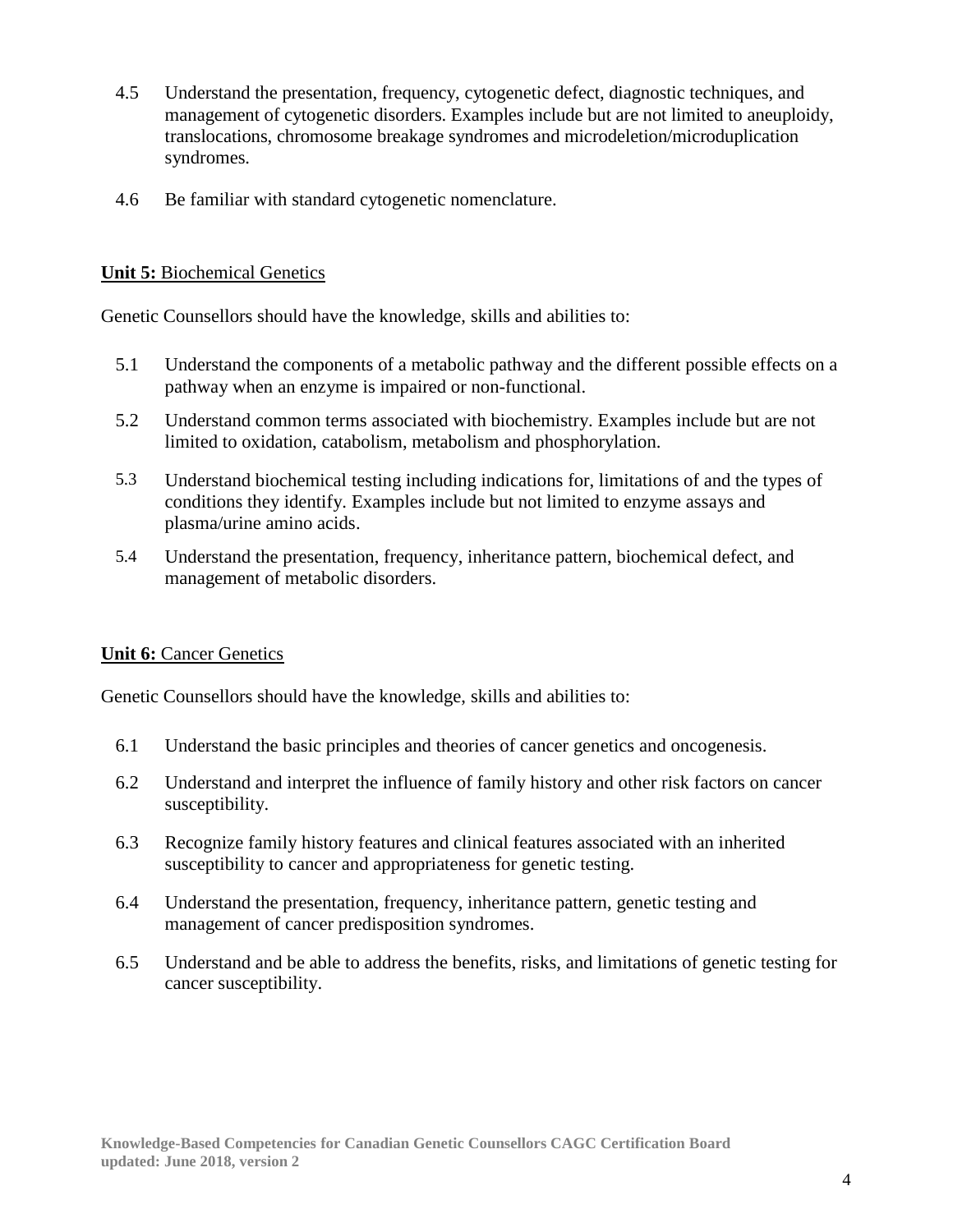## **Unit 7:** Genetic Screening

Genetic Counsellors should have the knowledge, skills and abilities to:

- 7.1 Understand the different types of screening programs, their target population and methodologies. Examples include but not limited to newborn screening, prenatal screening and population screening.
- 7.2 Understand the criteria used to select conditions and establish screening programs.
- 7.3 Understand the statistical measures of a screening test. Examples include but are not limited to validity, reliability, sensitivity and specificity.
- 7.4 Understand the risks, limitation and benefits of screening programs including potential ethical and legal concerns.

#### **Unit 8:** Prenatal Diagnosis

- 8.1 Understand the indications, advantages, limitations and risks associated with prenatal diagnostic procedures.
- 8.2 Understand available prenatal screening options, including their sensitivity, specificity, limitations, false positive rates, positive predictive value and how to interpret the results.
- 8.3 Understand the indications, advantages, limitations, risks and accuracy of prenatal imaging including but not limited to ultrasound, fetal MRI and fetal echocardiography.
- 8.4 Understand the risks associated with single or multiple ultrasound soft markers and the appropriate follow up for each.
- 8.5 Understand the differential diagnosis and etiology of ultrasound abnormalities and the appropriate diagnostic testing options.
- 8.6 Understand the different methods used for termination of pregnancy and the risks, benefits, psychosocial implications and legal issues of each.
- 8.7 Understand prenatal risk factors. Examples include but are not limited to parental age, teratogens, and maternal health and the appropriate counselling and investigations for exposed pregnancies.
- 8.9 Be familiar with various assisted reproductive technologies and be aware of the benefits, risks and limitations of each.
- 8.10 Understand the general concepts of embryonic development and define the developmental stages of embryogenesis.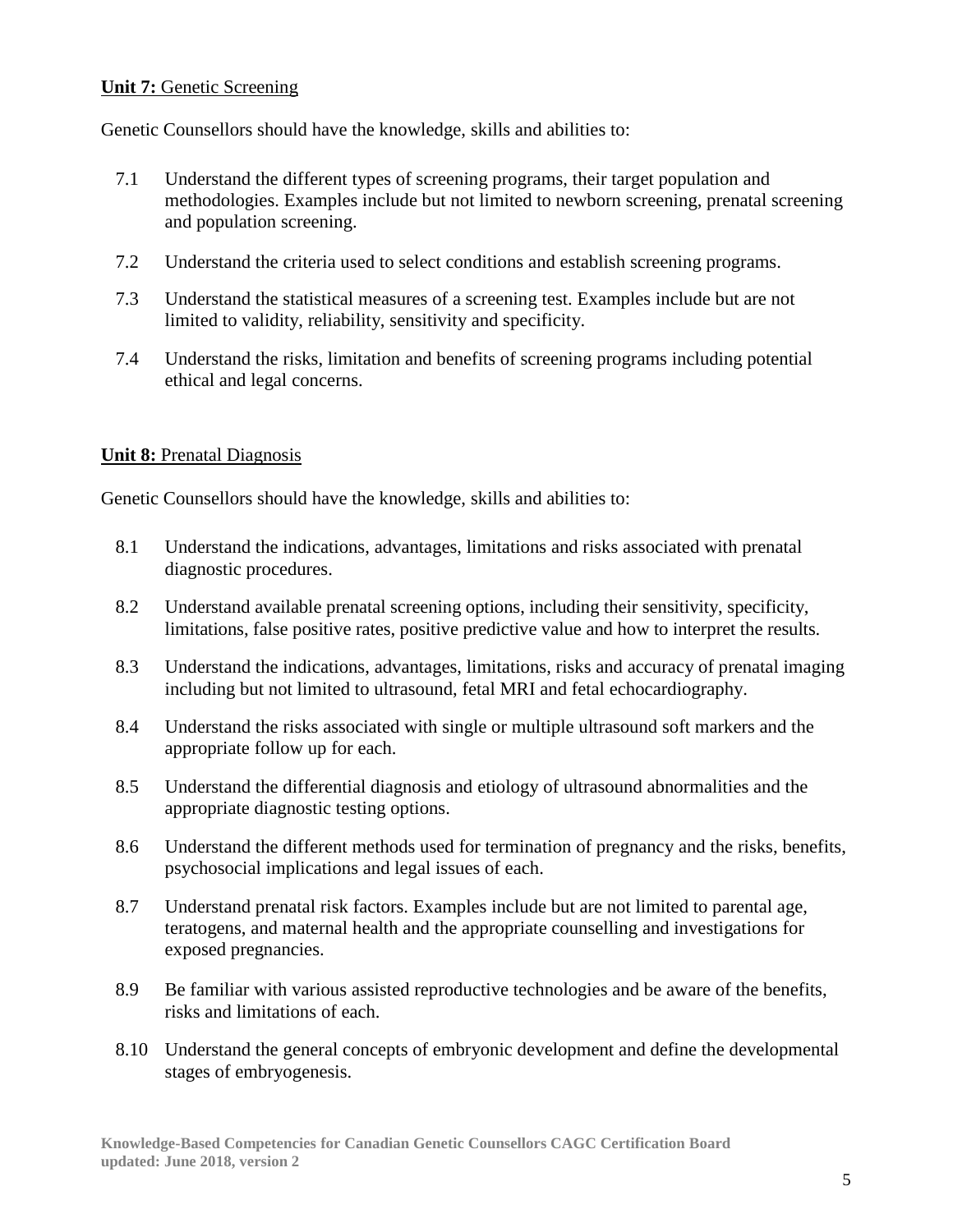8.11 Understand the mechanisms of dysmorphism. Examples include but are not limited to malformations, deformations and disruptions.

#### **Unit 9:** Genetic Counselling

Genetic Counsellors should have the knowledge, skills and abilities to:

- 9.1 Understand and apply the principles of medical ethics to the practice of genetic counselling. Examples include but are not limited to autonomy, nonmaleficence, beneficence, justice and paternalism.
- 9.2 Understand and apply principles of client-centered counselling and understand the essential components of communication.
- 9.3 Understand and apply genetic counselling strategies. Examples include but are not limited to contracting, shared decision-making and self-disclosure.
- 9.4 Understand common psychotherapy terms and principles. Examples include but are not limited to defense mechanisms, transference and coping mechanisms.
- 9.5 Obtain and interpret appropriate medical, social and family histories.
- 9.6 Understand the grieving process including the stages of grieving and the features of unhealthy grief. Understand bereavement issues as they pertain to genetic counselling.
- 9.7 Demonstrate an awareness of diverse cultures, values and beliefs and the potential barriers to genetic counselling services.
- 9.8 Understand the legal and ethical issues pertinent to genetic counselling and testing. Examples include but are not limited to practice guidelines, incidental findings, genetic discrimination and privacy of health information.

*This document was written by the CAGC Certification Committee (2011) and updated June 2018. It is founded on the Scope of Practice document (archived). The CAGC Certification Board reserves the right to update this document as they see fit. The CAGC Certification examination is based on the most recent version of this document.*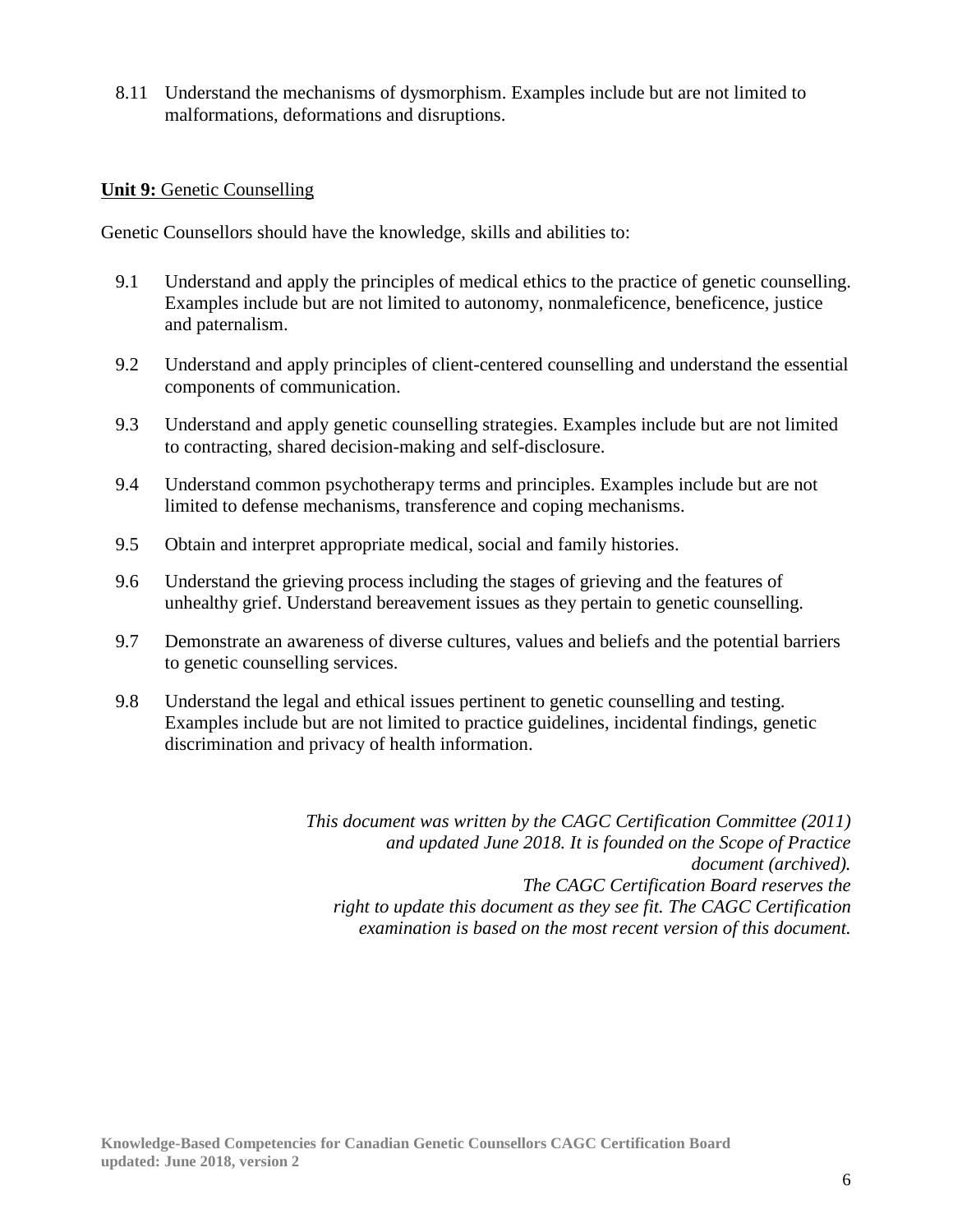

Canadian Association of Genetic Counsellors Association Canadienne des Conseillers en Génétique

**Compétences fondées sur le savoir pour les conseillers en génétique canadiens Comité de certification de l'ACCG Juin 2018**

#### **Contexte :**

En 1994, l'ACCG a établi les standards de certification pour les conseillers/ères en génétique canadiens et a créé le comité de certification et desstandards de pratique appelés champ d'activité de l'ACCG pour établir les connaissances attendues de base des conseillers en génétique. Ces standards ont été révisés et mis à jour sur une base régulière par le comité de certification. En 2010, le comité de certification a amorcé le développement des compétences fondées sur le savoir pour remplacer le champ d'activité, lequel a été archivé. Les compétences fondées sur le savoir reflètent l'évolution continuelle du conseil génétique et l'expansion rapide du champ de la génétique médicale.

En 2006, l'ACCG s'est engagée à développer un cadre de compétences de base pour faire face au besoin d'uniformiser les standards de pratique de la profession. Les compétences de base de l'ACCG incluent les compétences basées sur la pratique ainsi que les compétences fondées sur le savoir et serviront de plateforme pour établir des directives de pratique, le cursus de formation, la certification, la formation continue, la réinsertion à la pratique et d'autres initiatives d'assurance de qualité pour les conseillers en génétique du Canada. Ces compétences ont été rédigées, basées sur la vision en supposant que les conseillers en génétique seront éventuellement des professionnels réglementés. Dans les juridictions où une réglementation est en vigueur, les compétences peuvent soutenir le développement de standards de pratique pour les conseillers en génétique.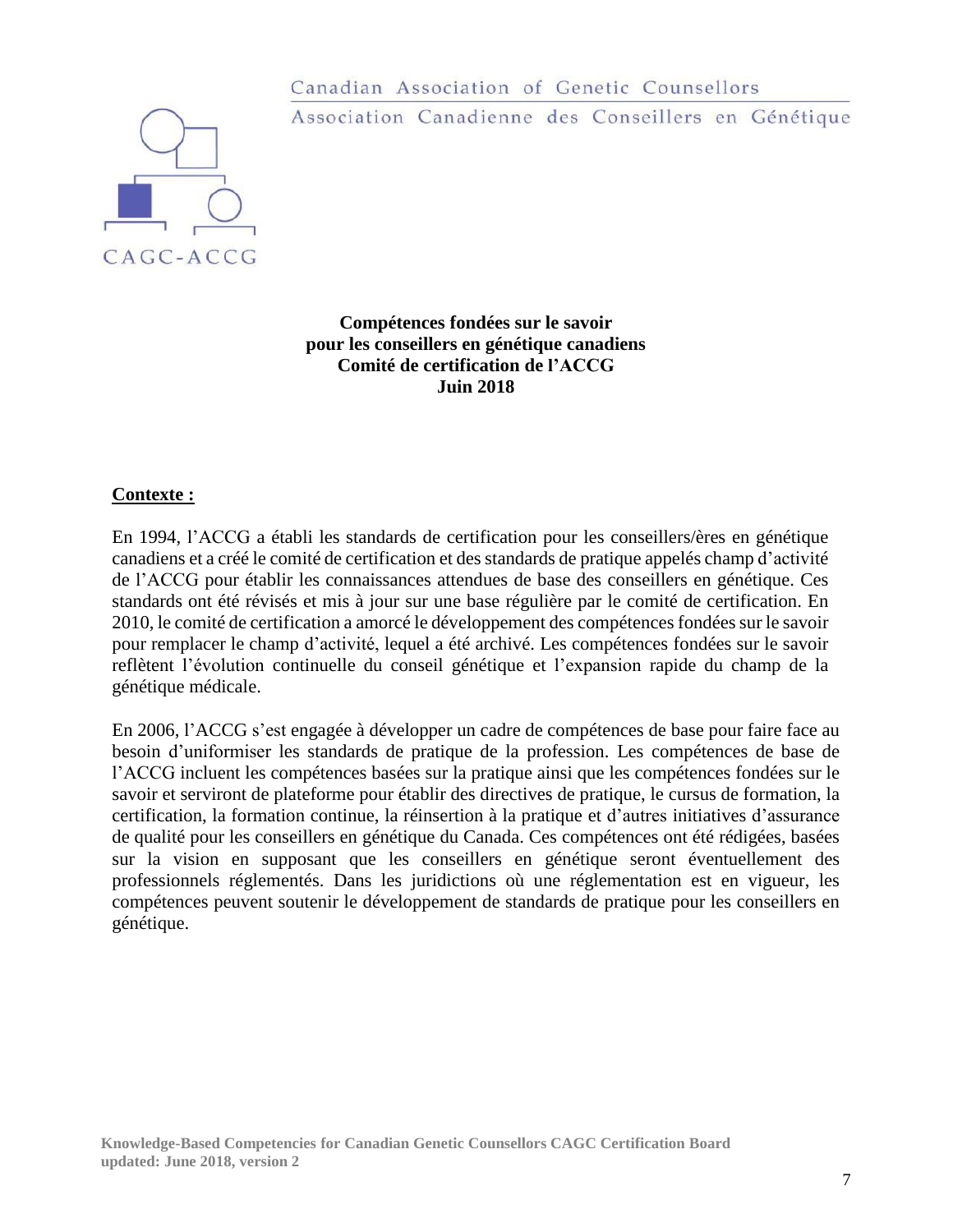## **Les unités de compétences fondées sur le savoir 1 à 9**

## **Unité 1** : Épidémiologie, population, et génétique humaine de base

- 1.1 Comprendre, définir et donner des exemples de concepts de base en génétique. Les exemples incluent, mais ne sont pas limités à l'hétérogénéité, la phénocopie, la génocopie et les pseudogènes.
- 1.2 Comprendre les concepts de base de la biologie cellulaire. Les exemples incluent, mais ne sont pas limités à la transcription, la traduction, la mitose, la méiose et la gamétogenèse.
- 1.3 Comprendre les principes des lois de Mendel et reconnaître les différents modes de transmission d'un seul gène.
- 1.4 Comprendre les modes de transmission non-mendéliens. Les exemples incluent, mais ne se limitent pas à l'empreinte génomique, la disomie uniparentale et l'hérédité mitochondriale.
- 1.5 Comprendre et appliquer les concepts de l'hérédité complexe tels que la transmission multifactorielle, l'héritabilité, l'épigénétique et les modèles de seuil.
- 1.7 Comprendre les concepts de changements génétiques. Les exemples incluent, mais ne sont pas limités à la mutation somatique *vs* germinale, la mutation *vs* le polymorphisme, le taux de nouvelle mutation et la variabilité du nombre de copies.
- 1.8 Comprendre les concepts de base de la génétique des populations, entre autres l'avantage hétérozygote, la dérive génétique, l'équilibre de Hardy-Weinberg et l'effet fondateur.
- 1.9 Comprendre l'association entre la valeur d'adaptation et la sélection naturelle et identifier les facteurs qui augmentent ou diminuent la valeur d'adaptation d'un individu ou d'une population.
- 1.10 Comprendre les modèles d'études de recherche clinique. Être capable d'évaluer de façon critique une recherche en se basant sur des facteurs tels que les limites de l'étude, les biais, la taille de l'échantillon et l'analyse statistique.
- 1.11 Comprendre les concepts de base de la statistique. Les exemples incluent, mais ne sont pas limités au taux de détection, à la sensibilité, la spécificité et la valeur prédictive positive.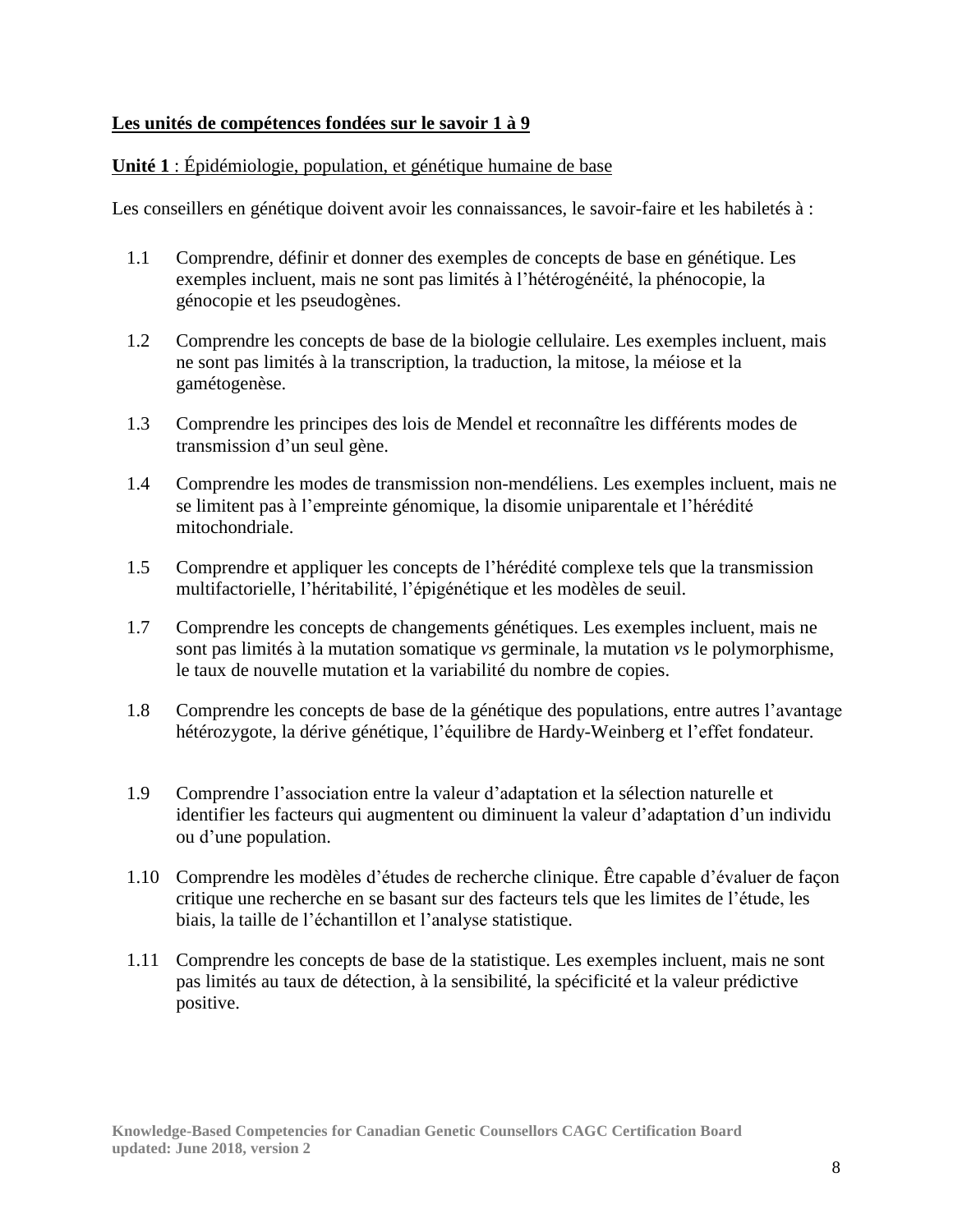## **Unité 2** : Génétique clinique

Les conseillers en génétique doivent avoir les connaissances, le savoir-faire et les habiletés à :

- 2.1 Comprendre l'étiologie, les caractéristiques cliniques, le test et la prise en charge de conditions génétiques bien définies.
- 2.2 Comprendre les caractéristiques cliniques, le(s) test(s) et la prise en charge de conditions médicales qui peuvent avoir une étiologie génétique ou non-génétique telles que, mais non limitées à la cardiomyopathie hypertrophique et la sclérose latérale amyotrophique.
- 2.3 Calculer le risque à l'aide de différentes techniques et sources d'information. Les exemples incluent, mais ne sont pas limités à l'étude de l'arbre généalogique (risque mendélien), le calcul bayésien, le risque empirique et les résultats de laboratoire.
- 2.4 Comprendre la consanguinité, comment calculer les coefficients de consanguinité et évaluer le risque génétique.
- 2.5 Comprendre les causes communes et les investigations appropriées pour les avortements spontanés à répétition.
- 2.6 Comprendre les concepts de dysmorphologie. Les exemples incluent, mais ne sont pas limités aux anomalies congénitales isolées, aux syndromes et aux séquences/associations.

## **Unité 3** : Génétique moléculaire

- 3.1 Comprendre les mécanismes qui mènent aux mutations, les différents types de mutations et de changements génétiques et leur contribution à la variabilité humaine et aux maladies.
- 3.2 Comprendre les techniques utilisées pour définir et décrire les gènes telles que, mais non limitées aux études familiales, aux études d'association pan-génomique et à l'hybridation génomique comparative.
- 3.3 Comprendre les techniques de tests moléculaires cliniques incluant leurs indications, leurs limites et les types de mutations qu'ils identifient. Les exemples incluent, mais ne sont pas limités au séquençage, aux panels, au séquençage de l'exome entier, à l'amplification multiplex de sondes dépendant d'une ligation (MLPA®) et aux analyses de liaison.
- 3.5 Comprendre la présentation, la fréquence, le mode de transmission, le défaut moléculaire, les techniques de diagnostic et la prise en charge de maladies moléculaires.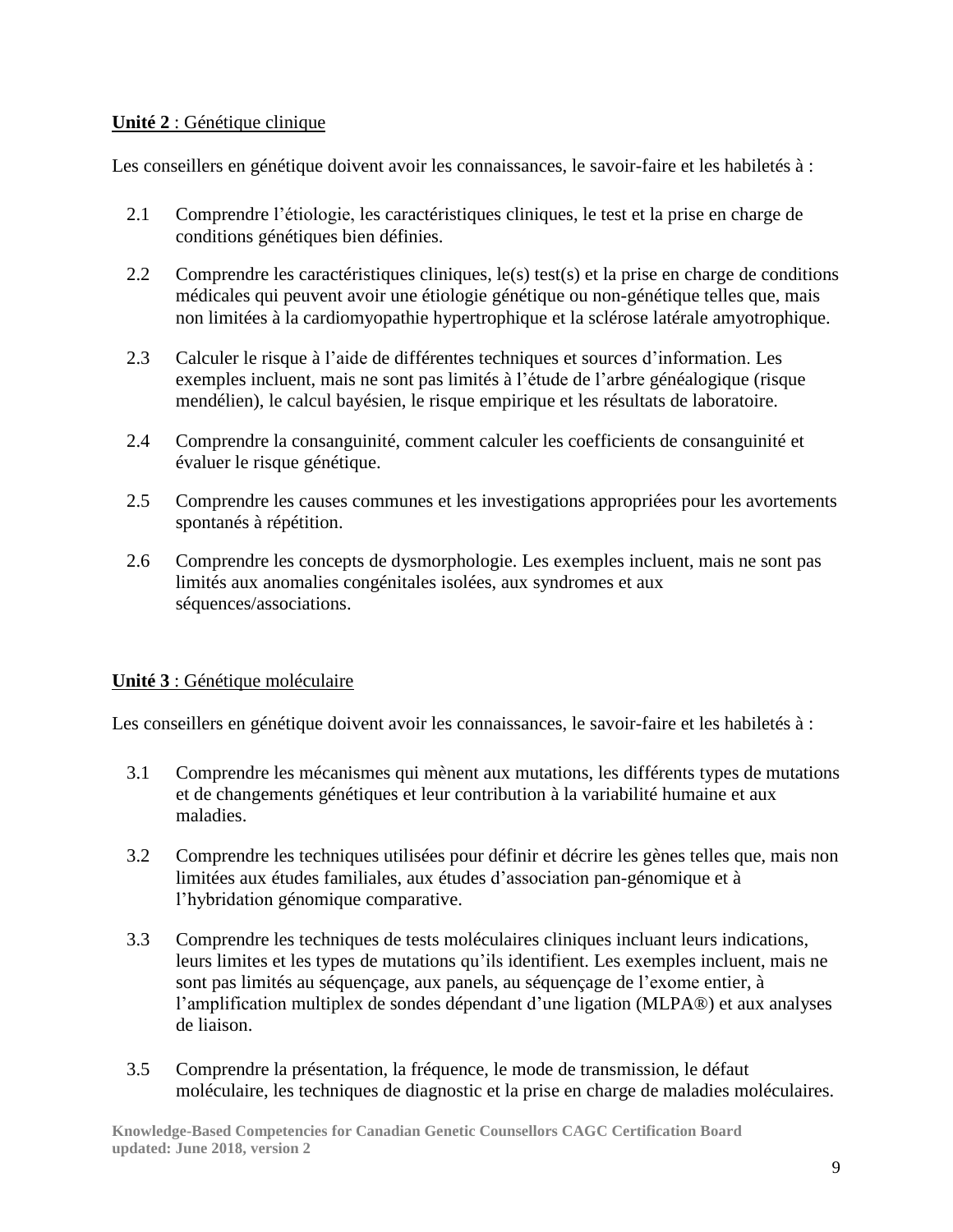3.6 Comprendre la classification et l'interprétation des variants moléculaires.

# **Unité 4** : Cytogénétique

Les conseillers en génétique doivent avoir les connaissances, le savoir-faire et les habiletés à :

- 4.1 Comprendre les techniques de cytogénétique, incluant les indications et les limites de chaque technique ainsi que le type d'anomalie chromosomique qu'elles peuvent identifier.
- 4.2 Comprendre les mécanismes qui mènent aux anomalies chromosomiques de nombre et de structure.
- 4.4 Être familier avec les variants chromosomiques reconnus et qui n'ont pas de conséquence phénotypique, tels que le 1qh+, et leurs implications pour le conseil génétique.
- 4.5 Comprendre la présentation, la fréquence, le défaut cytogénétique, les techniques diagnostiques et la prise en charge de troubles cytogénétiques. Les exemples incluent, mais ne sont pas limités à l'aneuploïdie, les translocations, les syndromes de fragmentation chromosomique et les syndromes de microdélétion/microduplication.
- 4.6 Être familier avec la nomenclature cytogénétique standard.

## **Unité 5** : Génétique biochimique

Les conseillers en génétique doivent avoir les connaissances, le savoir-faire et les habiletés à :

- 5.1 Comprendre les composantes des voies métaboliques et les différents effets possibles sur une voie lorsqu'une enzyme est altérée ou non-fonctionnelle.
- 5.3 Comprendre les tests biochimiques incluant leurs indications, leurs limites et les types de conditions qu'ils identifient. Les exemples incluent entre autres les tests enzymatiques et l'analyse des acides aminés plasmatiques/urinaires.
- 5.4 Comprendre la présentation, la fréquence, le mode de transmission, l'anomalie biochimique et la prise en charge des troubles métaboliques.

## **Unité 6** : Oncogénétique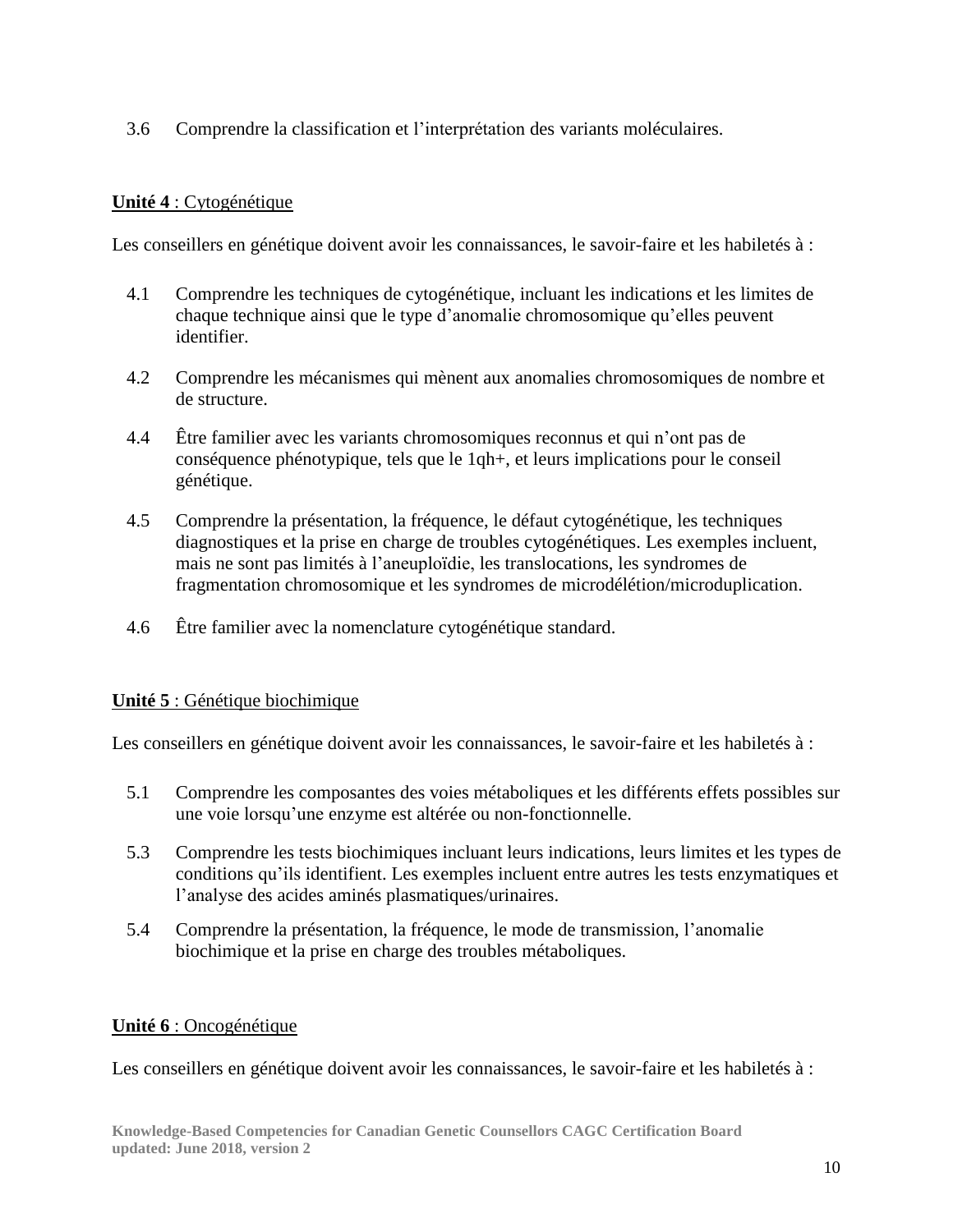- 6.1 Comprendre les principes de base et les théories de la génétique du cancer et de l'oncogenèse.
- 6.2 Comprendre et interpréter l'influence de l'histoire familiale et d'autres facteurs de risque sur la susceptibilité au cancer.
- 6.3 Reconnaître les caractéristiques de l'histoire familiale et les caractéristiques cliniques associées à une susceptibilité héréditaire au cancer et la pertinence d'un test génétique.
- 6.4 Comprendre la présentation, la fréquence, le mode de transmission, le test génétique et la prise en charge des syndromes de prédisposition au cancer.
- 6.5 Comprendre et être capable d'aborder les bénéfices, les risques et les limites d'un test génétique de prédisposition au cancer.

## **Unité 7** : Dépistage génétique

Les conseillers en génétique doivent avoir les connaissances, le savoir-faire et les habiletés à :

- 7.1 Comprendre les différents types de programmes de dépistage incluant, leur population cible et leur méthodologie. Les exemples incluent mais ne sont pas limités au dépistage néonatal, au dépistage prénatal et au dépistage populationnel.
- 7.2 Comprendre les critères utilisés pour sélectionner les conditions et établir des programmes de dépistage.
- 7.3 Comprendre les mesures statistiques d'un test de dépistage. Les exemples incluent, mais ne sont pas limités à la validité, la fiabilité, la sensibilité et la spécificité.
- 7.4 Comprendre les risques, les limites et les bénéfices des programmes de dépistage incluant les enjeux éthiques et légaux.

## **Unité 8** : Diagnostic prénatal

- 8.1 Comprendre les indications, les avantages, les limites et les risques associés aux procédures de diagnostic prénatal.
- 8.2 Comprendre les options disponibles de dépistage prénatal, incluant la sensibilité, la spécificité, les limites, les taux de faux-positifs, la valeur prédictive positive, ainsi que l'interprétation des résultats.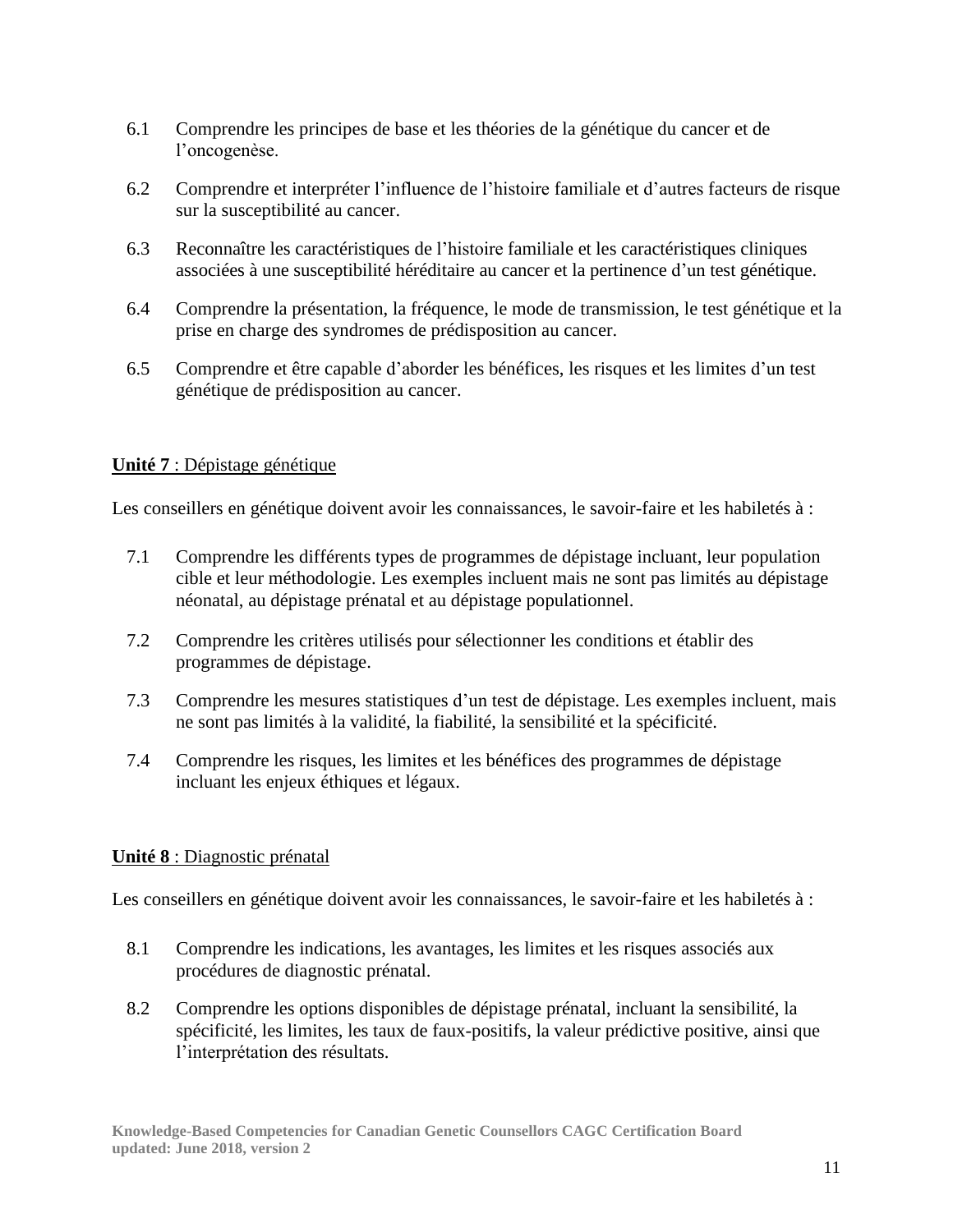- 8.3 Comprendre les indications, les avantages, les limites, les risques et la précision des techniques d'imagerie prénatale incluant, mais qui ne sont pas limités pas à l'échographie, à l'IRM fœtale et à l'échocardiographie fœtale.
- 8.4 Comprendre les risques associés aux marqueurs échographiques faibles, simples ou multiples, et le suivi approprié pour chacun.
- 8.5 Comprendre le diagnostic différentiel et l'étiologie des anomalies échographiques et les options de tests diagnostiques appropriés.
- 8.6 Comprendre les différentes méthodes utilisées pour des interruptions de grossesse et les risques, les bénéfices, les implications psychosociales et les enjeux légaux de chacune.
- 8.7 Comprendre les facteurs de risque prénatal, entre autres l'âge parental, les agents tératogènes, la santé maternelle, le counseling et les investigations appropriées pour les grossesses exposées.
- 8.9 Être familier avec les différentes technologies de reproduction assistée et connaître les bénéfices, des risques et des limites de chacune.
- 8.10 Comprendre les concepts généraux du développement embryonnaire et définir les étapes du développement de l'embryogenèse.
- 8.11 Comprendre les mécanismes du dysmorphisme. Les exemples incluent, mais ne sont pas limités aux malformations, déformations et disruptions.

## **Unité 9** : Conseil génétique

Les conseillers en génétique doivent avoir les connaissances, le savoir-faire et les habiletés à :

- 9.1 Comprendre et appliquer les principes d'éthique médicale à la pratique du conseil génétique. Les exemples incluent, mais ne sont pas limités à l'autonomie, à la nonmalfaisance, à la bienfaisance, à la justice et au paternalisme.
- 9.2 Comprendre et appliquer les principes du conseil centré sur le client et comprendre les composantes essentielles de la communication.
- 9.3 Comprendre et appliquer les stratégies de conseil génétique. Les exemples incluent, mais ne sont pas limités à l'établissement d'un plan mutuel (« contracting »), au partage de prise de décision et à la révélation de soi.
- 9.4 Comprendre les termes et principes courants en psychothérapie. Les exemples incluent, mais ne sont pas limités aux mécanismes de défense, au transfert et aux stratégies d'adaptation.
- 9.5 Obtenir et interpréter les histoires médicale, sociale et familiale appropriées.

**Knowledge-Based Competencies for Canadian Genetic Counsellors CAGC Certification Board updated: June 2018, version 2**